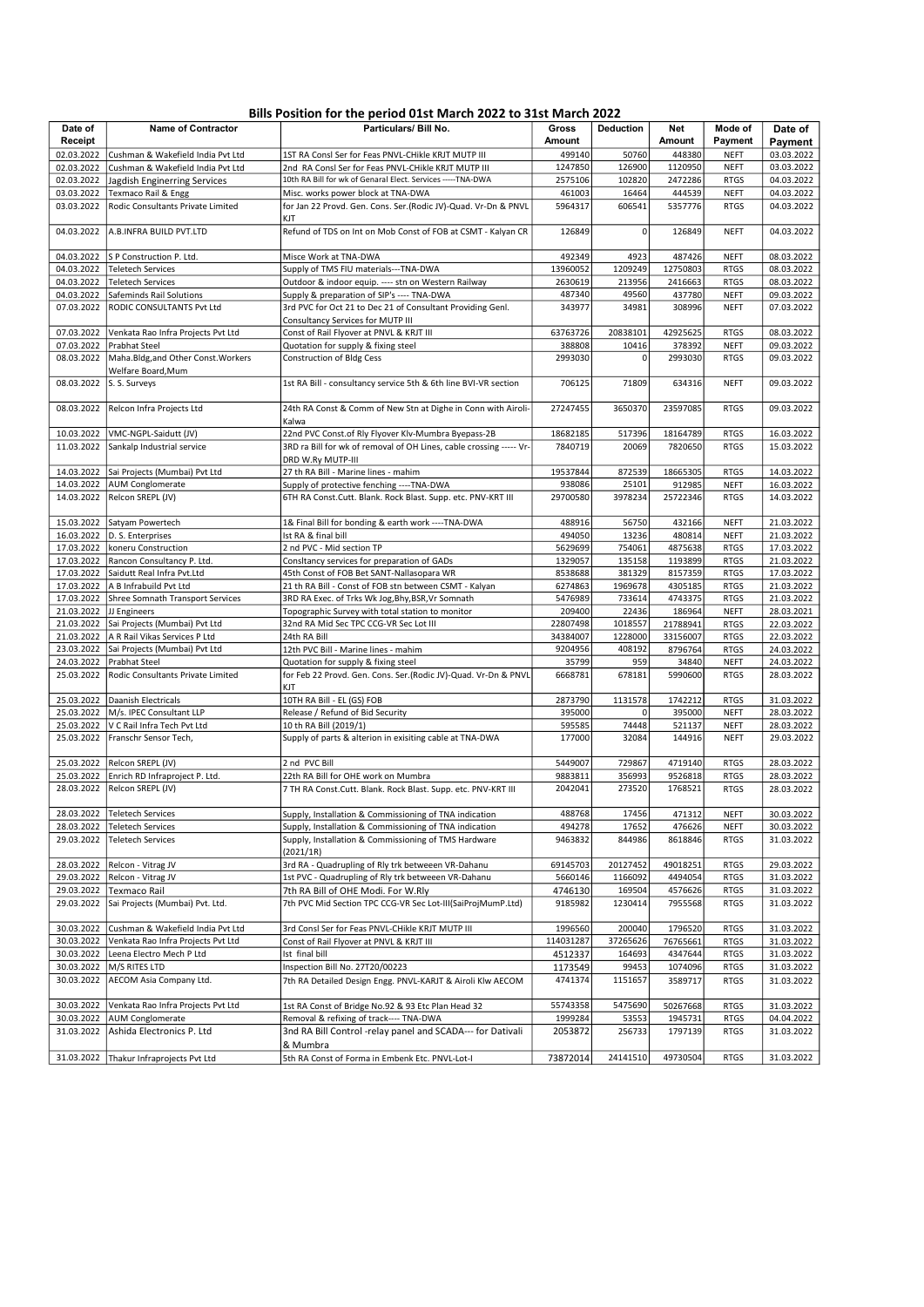## Bills Position for the period 01st February 2022 to 28th February 2022

| Date of                | <b>Name of Contractor</b>                    | Particulars/ Bill No.                                                        | Gross         | <b>Deduction</b> | Net      | Mode of     | Date of    |
|------------------------|----------------------------------------------|------------------------------------------------------------------------------|---------------|------------------|----------|-------------|------------|
| Receipt                |                                              |                                                                              | <b>Amount</b> |                  | Amount   | Payment     | Payment    |
| 01.02.2022             | Reliance Fire Protection Systems             | <b>Ist RA Bill</b>                                                           | 2083177       | 167389           | 1915788  | <b>RTGS</b> | 02.02.2022 |
|                        | 01.02.2022 Venkata Rao Infra Project Pvt Ltd | 3 RD RA Bill - Const of Rail Flyovers at Panvel & Karjat                     | 45041994      | 13111163         | 31930831 | <b>RTGS</b> | 02.02.2022 |
|                        | 01.02.2022   VMC-NGPL-Saidutta (JV)          | 54th RA Bill - Const of Rly Flyover from 5100 to 6700                        | 63377047      | 8940860          | 54436187 | <b>RTGS</b> | 11.02.2022 |
|                        | 01.02.2022 Manoj Stone InfraPvt Ltd          | 10th RA - Supply of Machine Crushed Stone Ballast                            | 13627943      | 247742           | 13380201 | <b>RTGS</b> | 02.02.2022 |
|                        | 02.02.2022  NMC Industies PVT LTD            | 29TH RA Bill - Track work I 33 to 38 km                                      | 8957496       | 562844           | 8394652  | <b>RTGS</b> | 03.02.2022 |
|                        | 02.02.2022 Sai Dutt Real Infra Ltd           | 44th RA Bill - Const of FOB Santacruz - Nallasopara                          | 8463067       | 377951           | 8085116  | <b>RTGS</b> | 03.02.2022 |
|                        | 02.02.2022 Thakur Infra Project Ltd          | 1st PVC - PNVL-KJT                                                           | 12626794      | 4966543          | 7660251  | <b>RTGS</b> | 11.02.2022 |
|                        | 02.02.2022 Relcon Infra Project Ltd          | Release of SD Payable                                                        | 8875349       | $\Omega$         | 8875349  | <b>RTGS</b> | 11.02.2022 |
| 04.02.2022 D. K. Singh |                                              | 6th RA Bill                                                                  | 12873098      | 1149383          | 11723715 | <b>RTGS</b> | 04.02.2022 |
|                        | 04.02.2022 Rodic Consultant Pvt Ltd          | November 2021 bill -providing general consultancy services                   | 5754993       | 582433           | 5172560  | <b>RTGS</b> | 08.02.2022 |
|                        |                                              | (GC)                                                                         |               |                  |          |             |            |
| 07.02.2022             | AECOM Asia Company Limited                   | RA bill - AACL/21M/27/0125                                                   | 2851700       | 1394198          | 1457502  | <b>RTGS</b> | 09.02.2022 |
| 07.02.2022             | Consulting Engineers Group Limited           | No.11 dtd 18.3.21                                                            | 1255705       | 484820           | 770885   | <b>NEFT</b> | 09.02.2022 |
| 08.02.2022             | VMC-NGPL-Saidutta (JV)                       | 54th RA Bill - Const of Rly Flyover from 5100 to 6700                        | 56527409      | 1091222          | 55436187 | <b>RTGS</b> | 11.02.2022 |
|                        | 08.02.2022 Sai Projects (Mumbai) Pvt Ltd     | 31th RA Bill - Mid Section TP CCG-VR                                         | 20983308      | 937092           | 20046216 | <b>RTGS</b> | 09.02.2022 |
| 08.02.2022             | Sai Projects (Mumbai) Pvt Ltd                | 26th RA Bill - Marine lines - mahim                                          | 10224444      | 452566           | 9771878  | <b>RTGS</b> | 09.02.2022 |
| 09.02.2022             | Relcon SREPL (JV)                            | 5th RA - LOT II from ch 15000 km to 29600 km PNVL-KJT                        | 18228549      | 1790598          | 16437951 | <b>RTGS</b> | 10.02.2022 |
| 09.02.2022             | Centre for Market Research & Social Dev      | Final payment of Contract                                                    | 332288        | 33792            | 298496   | <b>NEFT</b> | 10.02.2022 |
|                        | Pvt. Ltd.                                    |                                                                              |               |                  |          |             |            |
| 10.02.2022             | Rail Tel Corporation Of India Ltd.           | Annual Recurring Chg for Mail Server Hosting period 1.4.2021<br>to 31.3.2022 | 689120        | 58400            | 630720   | <b>NEFT</b> | 11.02.2022 |
| 10.02.2022             | Relcon SREPL (JV)                            | 1st PVC Bill                                                                 | 4382468       | 430490           | 3951978  | <b>RTGS</b> | 11.02.2022 |
| 11.02.2022             | V C Biradar                                  | 1st PVC Bill                                                                 | 1762058       | 62960            | 1699098  | <b>RTGS</b> | 17.02.2022 |
| 11.02.2022             | Consulting Engineers Group Limited           | Subsidiary Agreement payment                                                 | 1534000       | 156000           | 1378000  | <b>RTGS</b> | 11.02.2022 |
| 11.02.2022             | Thakur Infraprojects Pvt Ltd                 | 1st PVC Bill                                                                 | 13841316      | 6191065          | 7650251  | <b>RTGS</b> | 11.02.2022 |
| 11.02.2022             | NMC Industries Pvt Ltd                       | 22 th RA - Track II km 38 to 43                                              | 7335565       | 458472           | 6877093  | <b>RTGS</b> | 14.02.2022 |
| 11.02.2022             | <b>DBM PROJECT Pvt Ltd</b>                   | 5th RA -Consul Ser for Geotechnical Inv BVI-VR WR                            | 745883        | 75853            | 670030   | <b>RTGS</b> | 14.02.2022 |
| 16.02.2022             | Arctic Aircon                                | Temp. light arrangement during commsissioning at TNA_DWA                     | 3510972       | 89262            | 3421710  | <b>RTGS</b> | 17.02.2022 |
| 16.02.2022             | Aeropixel Innovationsp. Ltd.                 | Drone survey for BOR-VR                                                      | 465572        | 47347            | 418225   | <b>NEFT</b> | 23.02.2022 |
| 16.02.2022             | Indian Research Centre                       | CRP control wiring & testing for TNA-DWA                                     | 236000        | 2000             | 234000   | <b>NEFT</b> | 21.02.2022 |
| 16.02.2022             | Arctic Aircon                                | Temp. light arrangement during commsissioning at TNA DWA                     | 487340        | 12390            | 474950   | <b>NEFT</b> | 17.02.2022 |
| 17.02.2022             | Teletech services                            | 6th Bill PIS, UTS, PA System                                                 | 3207048       | 294534           | 2912514  | <b>RTGS</b> | 18.02.2022 |
| 17.02.2022             | <b>Teletech services</b>                     | 6th Bill ( CA No.WR 2018/1)                                                  | 4472499       | 399330           | 4073169  | <b>RTGS</b> | 18.02.2022 |
| 21.02.2022             | S N Naik & Brother                           | 3rd RA                                                                       | 13684630      | 1222061          | 12462569 | <b>RTGS</b> | 22.02.2022 |
| 22.02.2022             | Rites Ltd Chennai                            | Inspection Chg (Thane -Diva MUTP II)                                         | 3401          | 288              | 3113     | <b>NEFT</b> | 24.02.2022 |
| 22.02.2022             | Venkata Rao Infra Projects Pvt Ltd           | 1st PVC Const of Rail Flyover at PNVL & KRJT III                             | 14042564      | 4087615          | 9954949  | <b>RTGS</b> | 23.02.2022 |
| 23.02.2022             | VC Biradar                                   | 18th and Final Bill -                                                        | 1777487       | 63511            | 1713976  | <b>RTGS</b> | 24.02.2022 |
| 23.02.2022             | Koneru Construction Pvt Ltd                  | 16TH RA Mid Section TPC CSMT-Kasara                                          | 11844870      | 1206801          | 10638069 | <b>RTGS</b> | 24.02.2022 |
| 24.02.2022             | Thakur Infraprojects Pvt Ltd                 | 4th RA Const of Forma in Embenk Etc. PNVL-Lot-I                              | 63692177      | 31161536         | 32530641 | <b>RTGS</b> | 24.02.2022 |
|                        |                                              | Bills Position for the period 01st January 2022 to 31st January 2022         |               |                  |          |             |            |
| Date of                | <b>Name of Contractor</b>                    | Particulars/ Bill No.                                                        | <b>Gross</b>  | <b>Deduction</b> | Net      | Mode of     | Date of    |
| Receipt                |                                              |                                                                              | <b>Amount</b> |                  | Amount   | Payment     | Payment    |
|                        | 05.01.2022 D. S. Enterprises                 | 3rd RA & final bill                                                          | 90687         | 3241             | 87446    | <b>NEFT</b> | 06.01.2022 |

|            | 05.01.2022 D. S. Enterprises           | 3rd RA & final bill                                                                                                    | 90687    | 3241     | 87446    | <b>NEFT</b> | 06.01.2022 |
|------------|----------------------------------------|------------------------------------------------------------------------------------------------------------------------|----------|----------|----------|-------------|------------|
|            | 06.01.2022 Creative Engg & Contractors | Exp. Of Misc civilwork                                                                                                 | 235257   | 6303     | 228954   | <b>NEFT</b> | 07.01.2022 |
| 06.01.2022 | Arctic Aircon                          | emp. Lightiing arrangement in existing old tunnel                                                                      | 128384   | 1088     | 127296   | <b>NEFT</b> | 10.01.2022 |
| 06.01.2022 | Ashida electrical                      | 2nd RA bill for work of contrl -relay panel on C.Rly                                                                   | 4856121  | 433581   | 4422540  | <b>RTGS</b> | 07.01.2022 |
| 07.01.2022 | koneru Construction                    | 1st PVC - Mid section TP                                                                                               | 8109940  | 1762172  | 6347768  | <b>RTGS</b> | 10.01.2022 |
| 10.01.2022 | Vinay Construction                     | Supplying f fixing steel channel sleeper                                                                               | 465550   | 2146     | 463404   | <b>NEFT</b> | 12.01.2022 |
| 10.01.2022 | Mangal Karan Pandey                    | Supplying of fixing rivet                                                                                              | 488559   | $\Omega$ | 488559   | <b>NEFT</b> | 12.01.2022 |
| 10.01.2022 | Om Sai NDT Services                    | Conducting Radiographic test                                                                                           | 246395   | 4400     | 241995   | <b>NEFT</b> | 12.01.2022 |
| 11.01.2022 | DMB Projects Pvt Ltd.                  | 4 th RA bill                                                                                                           | 611331   | 62170    | 549161   | <b>NEFT</b> | 12.01.2022 |
| 12.01.2022 | koneru Construction                    | 15th RA Bill - Mid section TPC CSTM-Kasara                                                                             | 6826377  | 1461609  | 5364768  | <b>RTGS</b> | 13.01.2022 |
| 13.01.2022 | Sai Dutt Real Infra Pvt Ltd            | 5th PVC - Const FOB Santacruz - Nalasopara                                                                             | 18207840 | 812382   | 17395458 | <b>RTGS</b> | 18.01.2022 |
|            | 17.01.2022 Relcon SREPL                | 4th RA - LOT II from ch 15000 km to 29600 km PNVL-KJT                                                                  | 22288973 | 2189454  | 20099519 | <b>RTGS</b> | 18.01.2022 |
| 19.01.2022 | AECOM Asia Co. Pvt Ltd                 | 6 th RA bill of Detailed design Engineering Incld PMC of design for 3<br>major works Lot II PNVL Kariat.& Airoli Kalva | 7112062  | 1727484  | 5384578  | <b>RTGS</b> | 19.01.2022 |
| 19.01.2022 | Thakur Infra projects Pvt Ltd          | 3rd RA - Lot I Panvel Karjat                                                                                           | 42819621 | 19896518 | 22923103 | <b>RTGS</b> | 20.01.2022 |
| 19.01.2022 | Sai Projects (Mumbai) Pvt Ltd          | 30th RA Bill - Mid Section TP CCG-VR                                                                                   | 5056635  | 500716   | 4555919  | <b>RTGS</b> | 24.01.2022 |
| 20.01.2022 | IPEC consultant                        | Design check, verfying of circuit of Diva& Kalwa stn. ---- in                                                          | 1512000  | 162000   | 1350000  | <b>RTGS</b> | 21.01.2022 |
|            |                                        | connection with 5th & 6th lines between thane-Diva section on                                                          |          |          |          |             |            |
|            |                                        | Central Rly.                                                                                                           |          |          |          |             |            |
| 21.01.2022 | IPEC consultant                        | Design check, verfying of circuit of Diva& Kalwa stn. ---- in                                                          | 374640   | 40140    | 334500   | <b>NEFT</b> | 24.01.2022 |
|            |                                        | connection with 5th & 6th lines between thane-Diva section on                                                          |          |          |          |             |            |
|            |                                        | Central Rly.                                                                                                           |          |          |          |             |            |
| 21.01.2022 | A R Infra Builder & Developer          | Ist RA Bill for Supply & Installation of mismatach panel at Diva                                                       | 504000   | 18000    | 486000   | <b>NEFT</b> | 24.01.2022 |
|            |                                        | stn in connection with 5&6th lines between TNA-DWA                                                                     |          |          |          |             |            |
|            |                                        |                                                                                                                        |          |          |          |             |            |
| 25.01.2022 | S. N. Naik & Bros                      | 2nd RA bill                                                                                                            | 4145437  | 370195   | 3775242  | <b>RTGS</b> | 31.01.2022 |
|            | 27.01.2022 D. S. Enterprises           | Ist RA & final bill                                                                                                    | 492178   | 13183    | 478995   | <b>RTGS</b> | 31.01.2022 |
|            | 27.01.2022 D. S. Enterprises           | Maint chgs of Planted trees at TNA-DWA                                                                                 | 40620    | 1088     | 39532    | <b>NEFT</b> | 31.01.2022 |
|            | 28.01.2022   NMC Industries Pvt Ltd    | 21 th RA - Track II km 38 to 43                                                                                        | 2145287  | 134080   | 2011207  | <b>RTGS</b> | 31.01.2022 |
|            |                                        | Bills Position for the period 01st December 2021 to 31st December 2021                                                 |          |          |          |             |            |

#### Date of Receipt Name of Contractor **Particulars/ Bill No.** Gross Amount Deduction Net Amount Mode of Payment Date of Payment 01.12.2021 Texmaco Rail & Engineering Ltd 3rd RA Bill - OHE for stabling siding at virar cutting yard & JOS Yard 3889613 347287 3542326 RTGS 02.12.2021 01.12.2021 D S Enterprises Maint chgs of Planted trees at TNA-DWA 56243 1506 54737 NEFT 02.12.2021 02.12.2021 DBM Geotechnics & Const Pvt Ltd. Release of SD amt 215900 0 215900 NEFT 03.12.2021 07.12.2021 Rites Ltd Kolkata Inspection fee 76774 6506 70268 NEFT 08.12.2021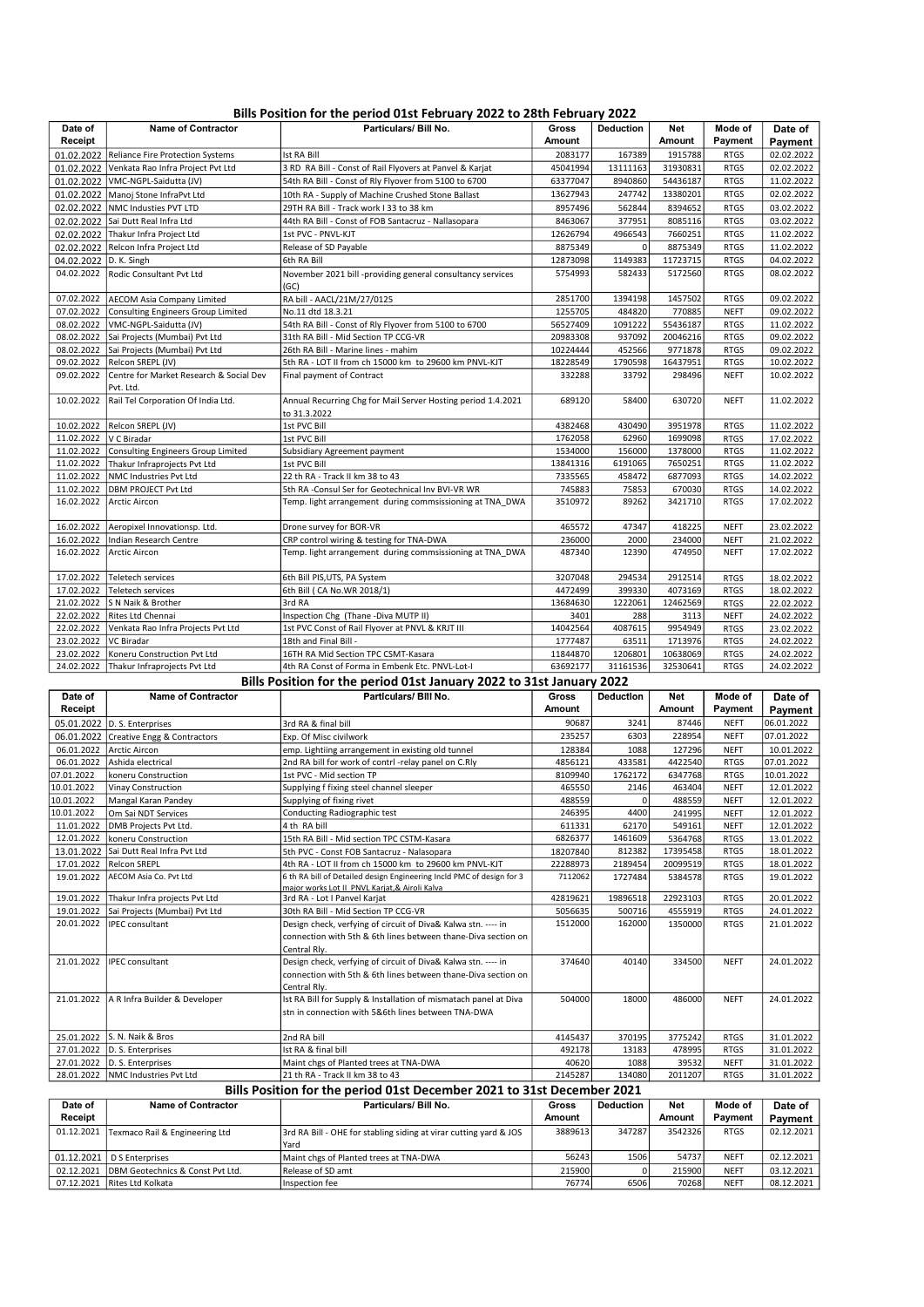|            | 07.12.2021 Umesh & Brothers Construction | 1st RA - OHE at Juinagar stabling siding                                                                       | 5571108  | 696388  | 4874720  | <b>RTGS</b> | 09.12.2021 |
|------------|------------------------------------------|----------------------------------------------------------------------------------------------------------------|----------|---------|----------|-------------|------------|
| 07.12.2021 | Rodic Consultant Pvt Ltd                 | 2 nd PVC bill -providing general consultancy services (GC)                                                     | 306542   | 31174   | 275368   | <b>NEFT</b> | 09.12.2021 |
| 09.12.2021 | M/S DMB Projects Pvt Ltd.                | 3rd RA bill                                                                                                    | 581455   | 59132   | 522323   | <b>NEFT</b> | 10.12.2021 |
| 13.12.2021 | Manoj Stone Infra                        | Supply of Machine crushed stone ballast ---- TNA-DWA                                                           | 2464143  | 234680  | 2229463  | <b>RTGS</b> | 13.12.2021 |
| 13.12.2021 | Signages & Graphic                       | design Manufacture ---- of elegant, aesthetically appealing<br>energy efficient LED --- c/w mumbai surban sec. | 871018   | 29527   | 841491   | <b>NEFT</b> | 14.12.2021 |
| 14.12.2021 | D. K. Singh                              | 5th RA Bill                                                                                                    | 19267916 | 1720350 | 17547566 | <b>RTGS</b> | 15.12.2021 |
| 14.12.2021 | Sai Projects (Mumbai) Pvt Ltd            | 6th PV - Mid Section TP Control Lot - III                                                                      | 7901920  | 776748  | 7125172  | <b>RTGS</b> | 20.12.2021 |
| 15.12.2021 | Sai Projects (Mumbai) Pvt Ltd            | 11th RA - Const of 4 nos siding at Juinagar                                                                    | 6685490  | 298568  | 6386922  | <b>RTGS</b> | 20.12.2021 |
| 16.12.2021 | NMC Industries Pvt Ltd                   | 20th RA - Track II km 38 to 43                                                                                 | 15245062 | 952817  | 14292245 | <b>RTGS</b> | 20.12.2021 |
| 17.12.2021 | Sai Projects (Mumbai) Pvt Ltd            | 1st PVC - PEB Structure ADH-GMN                                                                                | 6009384  | 268371  | 5741013  | <b>RTGS</b> | 20.12.2021 |
| 20.12.2021 | S. N. Naik                               | 1st RA - Ext & Const Railway Bridge at juinagar                                                                | 11317482 | 1010672 | 10306810 | <b>RTGS</b> | 22.12.2021 |
| 21.12.2021 | A R Rail Vikas Services P. Ltd           | 23rd RA Bill indoor & outdoor eqip. ---- TNA DWA                                                               | 5861757  | 209348  | 5652409  | <b>RTGS</b> | 23.12.2021 |
| 22.12.2021 | Relcon - SREPL JV                        | 3rd RA bill - Const of formation Lot - II Panvel - Karjat                                                      | 11892366 | 1168191 | 10724175 | <b>RTGS</b> | 23.12.2021 |
| 22.12.2021 | Sai Dutt real Infra Pvt Ltd              | 43rd RA Bill - Const of FOB on Western Railway                                                                 | 5538746  | 197811  | 5340935  | <b>RTGS</b> | 23.12.2021 |
| 22.12.2021 | Thakur Infra Project Pvt Ltd             | 2nd RA - Const of formation Lot - I Panvel - Karjat                                                            | 29055152 | 5985882 | 23069270 | <b>RTGS</b> | 23.12.2021 |
| 22.12.2021 | V C Rail Infra Tech Pvt Ltd              | 9th RA Bill (2019/1)                                                                                           | 1287456  | 114951  | 1172505  | <b>RTGS</b> | 23.12.2021 |
| 22.12.2021 | V C Rail Infra Tech Pvt Ltd              | 7th RA Bill (2018/2)                                                                                           | 1326120  | 47361   | 1278759  | <b>RTGS</b> | 23.12.2021 |
| 27.12.2021 | <b>Prabhat Steel</b>                     | Supply of fixed steel channel at TNA -DWA                                                                      | 322197   | 8631    | 313566   | <b>NEFT</b> | 28.12.2021 |
| 27.12.2021 | Venkata Rao Infra Project Pvt Ltd        | 2nd RA Bill - Const of Rail Flyovers at Panvel & Karjat                                                        | 28989890 | 5972439 | 23017451 | <b>RTGS</b> | 28.12.2021 |
| 27.12.2021 | Relcon InfraProjects Ltd                 | 1st PVC - Const of new station at Dighe                                                                        | 15555676 | 1653453 | 13902223 | <b>RTGS</b> | 30.12.2021 |
| 27.12.2021 | A B infrabuild Pvt Ltd                   | 4th PVC - Const of FOB on stations between CSTM - Kalyan                                                       | 5808274  | 1477662 | 4330612  | <b>RTGS</b> | 06.01.2022 |
| 27.12.2021 | Sai Projects (Mumbai) Pvt Ltd            | 11th PVC Bill - Const of FOB Marine lines - Mahim                                                              | 12266750 | 438099  | 11828651 | <b>RTGS</b> | 30.12.2021 |
| 28.12.2021 | Relcon InfraProjects Ltd                 | 23rd RA - Const of new station at Dighe                                                                        | 29857049 | 2932870 | 26924179 | <b>RTGS</b> | 29.12.2021 |
| 28.12.2021 | Koneru Construction pvt Ltd              | 4th PVC - Const of FOB on stations between CSTM - Kalyan                                                       | 4288801  | 417554  | 3871247  | <b>RTGS</b> | 05.01.2022 |
| 29.12.2021 | <b>DBM Project Ltd</b>                   | Geotechnical Investigation at various stn                                                                      | 137328   | 13966   | 123362   | <b>NEFT</b> | 30.12.2021 |
| 29.12.2021 | Rodic Consultant Pvt Ltd                 | November 2021 bill -providing general consultancy services<br>(GC)                                             | 5108502  | 449630  | 4658872  | <b>RTGS</b> | 31.12.2021 |
| 31.12.2021 | Manoj Stone Infra                        | 9 th RA billSupply of Machine crushed stone ballast ---- TNA-<br><b>DWA</b>                                    | 16257335 | 1161505 | 15095830 | <b>RTGS</b> | 31.12.2021 |
| 31.12.2021 | Enrich RD Infraproject P. Ltd.           | 21th RA Bill for OHE work on Mumbra                                                                            | 28116553 | 1096039 | 27020514 | <b>RTGS</b> | 03.01.2022 |
| 31.12.2021 | N G Project Ltd                          | 3rd RA bill of const of Major & Minor bridges between Palghar<br>& dahanu Rd                                   | 27739334 | 8014072 | 19725262 | <b>RTGS</b> | 04.01.2022 |

#### Bills Position for the period 01st November 2021 to 30th November 2021

| Date of             | <b>Name of Contractor</b>            | Particulars/ Bill No.                                                                                                        | Gross         | Deduction   | Net      | Mode of     | Date of    |
|---------------------|--------------------------------------|------------------------------------------------------------------------------------------------------------------------------|---------------|-------------|----------|-------------|------------|
| Receipt             |                                      |                                                                                                                              | <b>Amount</b> |             | Amount   | Payment     | Payment    |
| 01.11.2021          | DBM Project Pvt Itd                  | 2 ND RA bill                                                                                                                 | 761555        | 77447       | 684108   | <b>NEFT</b> | 01.11.2021 |
| 01.11.2021          | DBM Proj P Ltd                       | Ist RA bill                                                                                                                  | 325268        | 33079       | 292189   | <b>NEFT</b> | 02.11.2021 |
| 01.11.2021          | A B Infrabuild Pvt Ltd               | 20 th RA Bill - Const of FOB stn between CSMT - Kalyan                                                                       | 2334674       | 763943      | 1570731  | <b>RTGS</b> | 02.11.2021 |
| 01.11.2021          | D S Enterprises                      | Plantation of trees at TNA-DWA                                                                                               | 109474        | $\Omega$    | 109474   | <b>NEFT</b> | 02.11.2021 |
| 01.11.2021          | Relcon Infra Projects Ltd            | 22nd RA Bill - Dighe station                                                                                                 | 14768818      | 1450746     | 13318072 | <b>RTGS</b> | 02.11.2021 |
| 01.11.2021          | Bon Moyar Computers Pvt. Ltd         | Security Deposit refunded (DD No. 724675 dtd 07.04.2018)                                                                     | 200000        | $\Omega$    | 200000   | <b>NEFT</b> | 02.11.2021 |
| 01.11.2021          | Koneru Const Pvt Ltd                 | 19th RA Bill - Const of FOB Kalyan Kasara                                                                                    | 2820143       | 274570      | 2545573  | <b>RTGS</b> | 02.11.2021 |
| 01.11.2021          | Koneru Const Pvt Ltd                 | 14th RA Bill - Mid sec tp Control CSTM KASARA                                                                                | 15288309      | 3344890     | 11943419 | <b>RTGS</b> | 02.11.2021 |
| 02.11.2021          | Leena Electro                        | 7th Ra bill Modi/ Infringement of OHE--- in Conn. TPC<br>C.Rly                                                               | 4071872       | 363560      | 3708312  | <b>RTGS</b> | 03.11.2021 |
| 02.11.2021          | Relcon SREPL JV                      | 2nd RA Bill - PNVL KJT                                                                                                       | 9520137       | 935164      | 8584973  | <b>RTGS</b> | 03.11.2021 |
| 09.11.2021          | <b>DBM GEOTECHNICS CONST PVT LTD</b> | <b>Release of Retention Money</b>                                                                                            | 354324        | $\Omega$    | 354324   | <b>NEFT</b> | 11.11.2021 |
| 12.11.2021          | NMC Industies PVT LTD                | 19 th RA bill of Track work Km 38-43 between TNA-Diva                                                                        | 5534167       | 345883      | 5188284  | <b>RTGS</b> | 12.11.2021 |
| 12.11.2021          | Manny Electric Work                  | Removal of existing damaged wires---- in Cm office at CCG                                                                    | 417690        | 11189       | 406501   | <b>NEFT</b> | 15.11.2021 |
| 12.11.2021          | <b>Teletech Services</b>             | 2nd RA Bill installation of Omni bus data ----- on CCG-VR<br>Section                                                         | 7966650       | 71244       | 7895406  | <b>RTGS</b> | 15.11.2021 |
| 15.11.2021 S Survey |                                      | Providing consultant services for Final Location---- Karat<br>Bhivpur                                                        | 1210964       | 123150      | 1087814  | <b>RTGS</b> | 17.11.2021 |
| 17.11.2021          | Sai Projects (Mumbai) Pvt Ltd        | 6th RA Bill - PEB Structure ADH-GMN                                                                                          | 4142076       | 184983      | 3957093  | <b>RTGS</b> | 22.11.2021 |
| 18.11.2021          | Sai Dutt Real Infra Pvt Ltd          | 42 th RA Bill - Const of FOB betw santacruz - nallasopara                                                                    | 5084033       | 225037      | 4858996  | <b>RTGS</b> | 22.11.2021 |
| 24.11.2021          | Leena Electro Mechanical Pvt Ltd     | 10 th RA Bill for work of Design, Supply, Fabrication, Erection                                                              | 5538160       | 494479      | 5043681  | <b>RTGS</b> | 25.11.2021 |
|                     |                                      | ,Testing&Commissioning of OHE works,in connection with<br>const. FOB, Suburban section of Mumbai Division Central<br>Railway |               |             |          |             |            |
| 24.11.2021          | Sir JJ College of Architecture       | Professional Fees bill no. 04/JJC/21-22 dtd 21.10.2021                                                                       | 1298000       | 110000      | 1188000  | <b>RTGS</b> | 29.11.2021 |
| 24.11.2021          | Radhakrishna Construction            | 1St & Final Bill                                                                                                             | 1844398       | $\mathbf 0$ | 1844398  | <b>RTGS</b> | 29.11.2021 |
| 25.11.2021          | Texmaco Rail & Enginerring Ltd.      | OHE modificatio ---- for Const of FOB on W.Rly                                                                               | 3513039       | 125466      | 3387573  | <b>RTGS</b> | 30.11.2021 |
| 25.11.2021          | Enrich RD Infraproject P. Ltd.       | 20th RA Bill for OHE work on Mumbra                                                                                          | 10220116      | 912510      | 9307606  | <b>RTGS</b> | 29.11.2021 |
| 25.11.2021          | Sai Projects (Mumbai) Pvt Ltd        | 5th PVC - Mid sec TPC CCG-VR                                                                                                 | 5428694       | 533262      | 4895432  | <b>RTGS</b> | 26.11.2021 |
| 25.11.2021          | Sai Projects (Mumbai) Pvt Ltd        | 29th RA Bill - Mid sec TPC CCG-VR                                                                                            | 48912124      | 4804654     | 44107470 | <b>RTGS</b> | 26.11.2021 |
| 29.11.2021          | Indian Research Centre               | Supply of Anit thetf charging system for proposed OHE on<br>5th&6th Line TNA-DWA                                             | 151040        | 3840        | 147200   | <b>NEFT</b> | 30.11.2021 |
| 29.11.2021          | The India Thermit Corporation Ltd    | 5th RA Bill - Flash Butt welding between TNA-DW                                                                              | 2846126       | 96478       | 2749648  | <b>RTGS</b> | 30.11.2021 |
| 29.11.2021          | NMC Industies PVT LTD                | 28TH RA Bill - Track work I 33 to 38 km                                                                                      | 8153019       | 510614      | 7642405  | <b>RTGS</b> | 30.11.2021 |
| 29.11.2021          | Rodic Consultant Pvt Ltd             | Construction Supervision fee of Oct - 2021                                                                                   | 4433126       | 1049299     | 3383827  | <b>RTGS</b> | 30.11.2021 |
| 29.11.2021          | <b>Texmaco Rail</b>                  | 6th RA Bill of OHE Modi. For W.Rly                                                                                           | 3513038       | 125465      | 3387573  | <b>RTGS</b> | 30.11.2021 |
| 30.11.2021          | Teletech Services                    | 4th RA Bill for outdoor egip. In /w construction of FOB on C.Rly                                                             | 7470479       | 266803      | 7203676  | <b>RTGS</b> | 02.12.2021 |
| 30.11.2021          | Teletech Services                    | 5th RA Bill for outdoor eqip. In /w construction of FOB on C.Rly                                                             | 6184166       | 220863      | 5963303  | <b>RTGS</b> | 02.12.2021 |
| 30.11.2021          | Jagdish Enginerring Services         | 9th RA Bill for wk of Genaral Elect. Services -----TNA-DWA                                                                   | 905067        | 80810       | 824257   | <b>NEFT</b> | 01.12.2021 |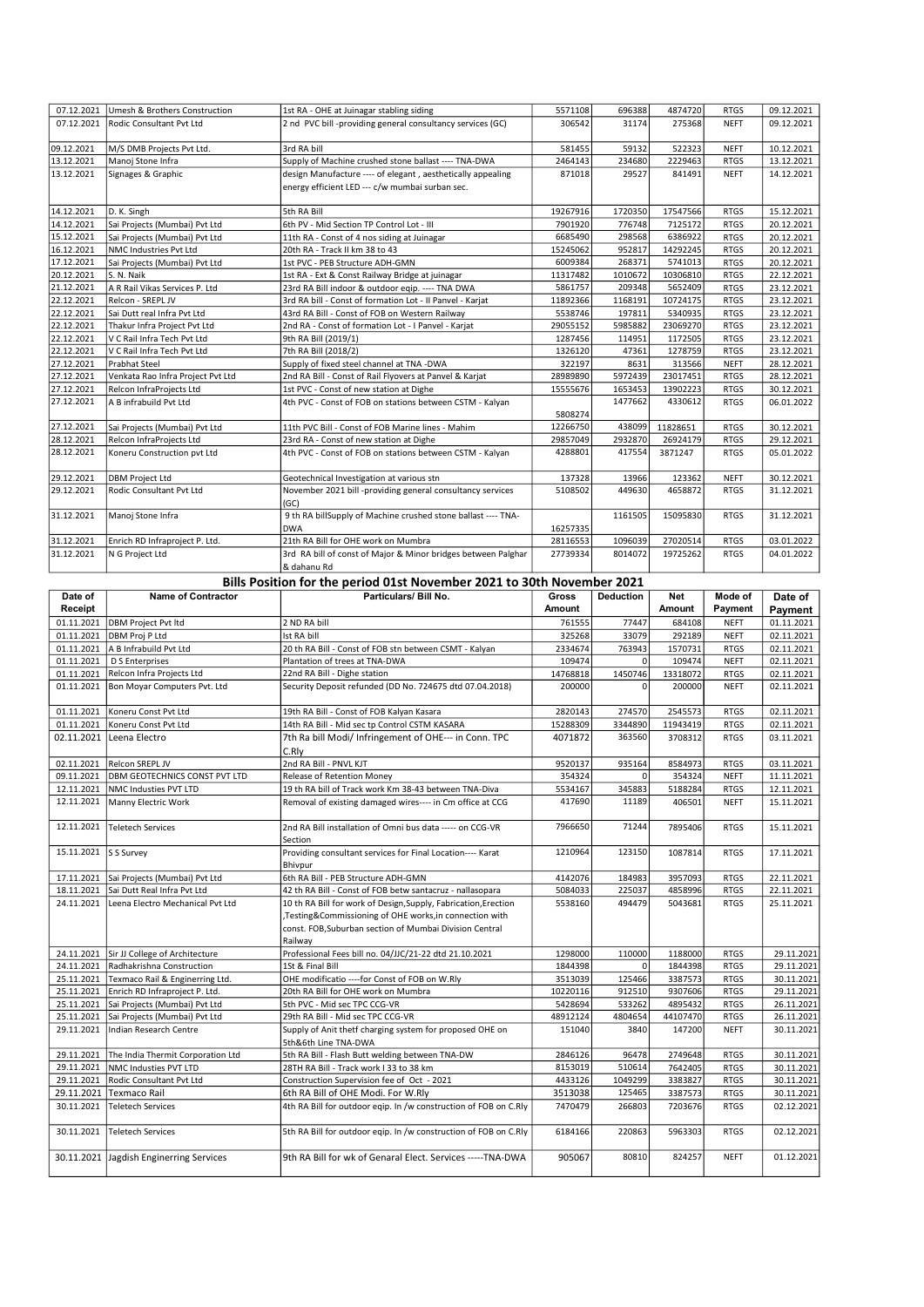### Bills Position for the period 01st October 2021 to 31st October 2021

| Date of<br>Receipt       | <b>Name of Contractor</b>                        | <br>Particulars/ Bill No.                                                                                                      | Gross<br>Amount   | Deduction       | <b>Net</b><br><b>Amount</b> | Mode of<br>Payment         | Date of<br>Payment       |
|--------------------------|--------------------------------------------------|--------------------------------------------------------------------------------------------------------------------------------|-------------------|-----------------|-----------------------------|----------------------------|--------------------------|
| 05.10.2021               | PARSAN Overseas Pvt Ltd                          | 4 th and Final bill of Tchnical Consultancy services for                                                                       | 997837            | 101475          | 896362                      | <b>NEFT</b>                | 06.10.2021               |
|                          |                                                  | geophysical investigation in conn. With PNVL-Karjat double Line<br>Project                                                     |                   |                 |                             |                            |                          |
| 06.10.2021               | Sai Dutt Real Infra Pvt Ltd                      | 40th RA Bill - const FOB between santacruz - nallasopara                                                                       | 5740783           | 254106          | 5486677                     | <b>RTGS</b>                | 07.10.2021               |
| 06.10.2021               | Rites Ltd., Kolkata                              | <b>Inspection Fee</b>                                                                                                          | 158515            | 13434           | 145081                      | <b>NEFT</b>                | 08.10.2021               |
| 08.10.2021               | Samarth Industries                               | Exp. on gardening wk & other works in conn with Typ V qtrs                                                                     | 141518            | 3597            | 137921                      | <b>NEFT</b>                | 08.10.2021               |
| 08.10.2021               | Relcon Infra Project                             | 21 th RA Bill - Const of new platform at Dighe station                                                                         | 17010623          | 1552618         | 15458005                    | <b>RTGS</b>                | 08.10.2021               |
| 11.10.2021               | Eon Elcetirical                                  | Supply loading and unloading of Alimium Scaffoliding                                                                           | 401200            | 10200           | 391000                      | <b>NEFT</b>                | 14.10.2021               |
| 11.10.2021               | Prashant Deshmukh & Associates                   | Construction of Qtrs & MRVC Office                                                                                             | 71602             | 7282            | 64320                       | <b>NEFT</b>                | 13.10.2021               |
| 11.10.2021               | Creative Engg & Contractors                      | Rep. & Main. Of Office premises at pali hill                                                                                   | 157110            | 4209            | 152901                      | <b>NEFT</b>                | 13.10.2021               |
| 12.10.2021               | <b>DBM Project Pvt ltd</b>                       | 1 st RA bill                                                                                                                   | 307901            | 31305<br>423406 | 276596                      | <b>NEFT</b>                | 13.10.2021               |
| 12.10.2021<br>12.10.2021 | Sai projects Mumbai pvt ltd<br>D. S. Enterprises | 25th RA Bill - Marine lines - mahim<br>2nd RA bill                                                                             | 9547947<br>362966 | 16210           | 9124541<br>346756           | <b>RTGS</b><br><b>NEFT</b> | 14.10.2021<br>18.10.2021 |
| 13.10.2021               | Arohi operation p. Itd                           | Supply of networking equip. for MRVC CCG                                                                                       | 1519232           | 54259           | 1464973                     | <b>RTGS</b>                | 14.10.2021               |
| 14.10.2021               | Rites Ltd                                        | 3rd Party 1st inspection fees of Airoli -Kalwa                                                                                 | 285678            | 24210           | 261468                      | <b>NEFT</b>                | 18.10.2021               |
| 14.10.2021               | Rites Ltd                                        | 3rd Party 2nd inspection fees of Airoli -Kalwa                                                                                 | 618969            | 52455           | 566514                      | <b>NEFT</b>                | 18.10.2021               |
| 20.10.2021               | A. K. Mittal                                     | Arbitration fee in conn with EW & Minor bridge contract,                                                                       | 21100             | 2110            | 18990                       | <b>NEFT</b>                | 22.10.2021               |
| 20.10.2021               | R. C. Boolchandani                               | Shyamnarayan & Bros<br>Arbitration fee in conn with EW & Minor bridge contract,                                                | 21100             | 2110            | 18990                       | <b>NEFT</b>                | 22.10.2021               |
| 20.10.2021               | Subodh Kumar Kulshreshatra                       | Shyamnarayan & Bros<br>Arbitration fee in conn with EW & Minor bridge contract,                                                | 21100             | 2110            | 18990                       | <b>NEFT</b>                | 22.10.2021               |
| 20.10.2021               | Shri B Pandey                                    | <u>Shyamnarayan &amp; Bros</u><br>Arbitration Fee of Mumbra ROB , in conn. With 5th & 6th Line TNA-                            | 20500             | 2050            | 18450                       | <b>NEFT</b>                | 22.10.2021               |
| 20.10.2021               | Shri Aditya kumar Mittal                         | Diva, D Thakkar<br>Arbitration Fee of Mumbra ROB ,in conn. With 5th & 6th Line TNA-                                            | 20500             | 2050            | 18450                       | <b>NEFT</b>                | 22.10.2021               |
| 20.10.2021               | Shri R C Boolchandani                            | Diva, D Thakkar<br>Arbitration Fee of Mumbra ROB , in conn. With 5th & 6th Line TNA-                                           | 20500             | 2050            | 18450                       | <b>NEFT</b>                | 22.10.2021               |
| 20.10.2021               | Shyam Narayan & Bros                             | Diva, D Thakkar<br>Arbitration Award in conn with EW & Minor bridge contract,                                                  | 6323314           | $\Omega$        | 6323314                     | <b>RTGS</b>                | 21.10.2021               |
| 21.10.2021               | Sai Projects Mumbai pvt ltd                      | Shyamnarayan & Bros<br>27th RA Bill - Mid Section TP control CCG - VR                                                          | 33298452          | 3270919         | 30027533                    | <b>RTGS</b>                | 22.10.2021               |
| 22.10.2021               | Prashant Deshmukh & Associates, Pune             | Security Deposit (DD No. 445143 dtd 28.03.2018) refunded                                                                       | 24800             | 0               | 24800                       | <b>NEFT</b>                | 25.10.2021               |
|                          |                                                  |                                                                                                                                |                   |                 |                             |                            |                          |
| 26.10.2021               | NMC Industries Pvt Ltd                           | 27 th RA Bill - 33 to 38 km betwwen Thane & Diva stsn                                                                          | 6251593           | 390724          | 5860869                     | <b>RTGS</b>                | 27.10.2021               |
| 27.10.2021               | Rodic Consultant Pvt Ltd                         | Construction Supervision fee of Sept - 2021                                                                                    | 4484081           | 1071620         | 3412461                     | <b>RTGS</b>                | 27.10.2021               |
| 28.10.2021               | V C Biradar                                      | 17 th RA Bill Construction of MRVC office at 5th flr DRM/Pune<br>office and Multi storied Type-V Qtrs in IRICEN premises PA    | 5135153           | 182091          | 4953062                     | <b>RTGS</b>                | 29.10.2021               |
| 28.10.2021               | Venkatrao Infra Project                          | 1st RA Bill for the work const of lyovers at panvel&karjat                                                                     | 16711506          | 4924194         | 11787312                    | <b>RTGS</b>                | 28.10.2021               |
| 28.10.2021               | Sai Dutt Real Infra Pvt Ltd                      | 41th RA Bill - Const of FOB betw santacruz - nallasopara                                                                       | 8346737           | 369452          | 7977285                     | <b>RTGS</b>                | 29.10.2021               |
| 29.10.2021               | Sai projects Mumbai pvt ltd                      | 28th RA Billl - Mid Section TP Control CCG-VR                                                                                  | 4048327           | 397669          | 3650658                     | <b>RTGS</b>                | 01.11.2021               |
|                          |                                                  | Bills Position for the period 01st September 2021 to 30th September 2021                                                       |                   |                 |                             |                            |                          |
| Date of<br>Receipt       | <b>Name of Contractor</b>                        | Particulars/ Bill No.                                                                                                          | Gross<br>Amount   | Deduction       | <b>Net</b><br>Amount        | Mode of<br>Payment         | Date of<br>Payment       |
| 01.09.2021               | Rodic Consultant Pvt Ltd                         | Reimbursement of GST amount on 5% Mob Advance                                                                                  | 7995055           | 0               | 7995055                     | <b>RTGS</b>                | 02.09.2021               |
| 01.09.2021               | Sai Dutt Real Infra Pvt Ltd                      | 39th RA bill of const of FOB Santacruz-Nallasopara                                                                             | 6010629           | 214665          | 5795964                     | <b>RTGS</b>                | 03.09.2021               |
| 01.09.2021               | Sai Projects (Mumbai) Pvt ltd                    | 5th RA Bill - Andheri - Goregaon PEB structure                                                                                 | 10387468          | 1018352         | 9369116                     | <b>RTGS</b>                | 02.09.2021               |
| 02.09.2021               | <b>Tricolite Energy Solution LLP</b>             | 10th RA Bill General Electrical Service                                                                                        | 7400558           | 660764          | 6739794                     | <b>RTGS</b>                | 03.09.2021               |
| 03.09.2021<br>03.09.2021 | Jaghdish Eng. Services<br>Systra (France)        | Elect work at IRICEN, Pune<br>Ist RA Bill-(Milestone 1) -10% payment for the work of                                           | 117867<br>5381222 | 2106<br>1051878 | 115761<br>4329344           | <b>NEFT</b><br><b>RTGS</b> | 07.09.2021<br>0.09.2021  |
|                          |                                                  | proc of consult services for CBTC system                                                                                       |                   |                 |                             |                            |                          |
| 07.09.2021               | Koneru Construction Pvt Ltd                      | 18th RA Bill - Const of FOB between kalyan Kasara                                                                              | 9321848           | 907571          | 8414277                     | <b>RTGS</b>                | 08.09.2021               |
| 08.09.2021               | A B Infrabuild Pvt Ltd                           | 19th RA Bill - Const of FOB stn between CSMT - Kalyan                                                                          | 8640837           | 2295113         | 6345724                     | <b>RTGS</b>                | 09.09.2021               |
| 09.09.2021<br>13.09.2021 | RITES Chennai<br>A R Rail Vikas Services         | <b>Inspection Fee</b><br>22th RA Bill for Design of circuits, Installation work ---- Thane-                                    | 2709<br>37174701  | 271<br>1329329  | 2438<br>35845372            | <b>NEFT</b><br><b>RTGS</b> | 14.09.2021<br>14.09.2021 |
| 14.09.2021               | M/s DBM GEOTECHNICS CONST PVT LTD                | Diva<br><b>Final Bill</b>                                                                                                      | 148019            | 15052           | 132967                      | <b>NEFT</b>                | 15.09.2021               |
| 15.09.2021               | VMC-NGPL Sai dutta JV                            | 21st PVC                                                                                                                       | 19759712          | 542350          | 19217362                    | <b>RTGS</b>                | 17.09.2021               |
| 16.09.2021               | PADECO                                           | 22st Payment Part B 11 th Quarter April 2021 to June2021                                                                       | 1348574           | 83475           | 1265099                     | <b>RTGS</b>                | 17.09.2021               |
| 16.09.2021               | Koneru Construction Pvt Ltd                      | 13thRA bill - midsection                                                                                                       | 10693407          | 2421565         | 8271842                     | <b>RTGS</b>                | 17.09.2021               |
| 17.09.2021               | V C Rail Infra Tech Pvt Ltd                      | 8th RA Bill (2018/1)                                                                                                           | 771960            | 27571           | 744389                      | <b>NEFT</b>                | 20.09.2021               |
| 17.09.2021               | V C Rail Infra Tech Pvt Ltd                      | 8th RA Bill (2018/2)                                                                                                           | 580350            | 20727           | 559623                      | <b>NEFT</b>                | 20.09.2021               |
| 17.09.2021               | V C Rail Infra Tech Pvt Ltd                      | 8th RA Bill (2019/1)                                                                                                           | 2633099           | 235099          | 2398000                     | <b>RTGS</b>                | 20.09.2021               |
| 21.09.2021               | Padeco                                           | Consultancy services detailed structure deign bill no.<br>PIPL/008/001 dtd 11.03.2021                                          | 808819            | 82254           | 726565                      | <b>RTGS</b>                | 22.09.2021               |
| 22.09.2021               | NMC Industries Pvt Ltd                           | 26 th RA Bill - 33 to 38 km betwwen Thane & Diva stsn                                                                          | 964993            | 60312           | 904681                      | <b>NEFT</b>                | 23.09.2021               |
| 23.09.2021               | Rodic Consultant Pvt Ltd                         | Construction Supervision fee of Aug - 2021                                                                                     | 4250025           | 1005959         | 3244066                     | <b>RTGS</b>                | 24.09.2021               |
| 24.09.2021               | NMC Industies PVT LTD                            | 18th RA bill of Track work Km 38-43 between TNA-Diva                                                                           | 1269539           | 79346           | 1190193                     | <b>NEFT</b>                | 23.09.2021               |
| 24.09.2021               | Samarth Industries                               | Exp. Ooon gardening wk & other works in conn with Typ V qtrs                                                                   | 291862            | 7421            | 284441                      | NEFT                       | 27.09.2021               |
| 30.09.2021               | Zielspur P. Ltd                                  | Design of circuit for indoor & outdoor Signalling ----- n<br>connetion with stabling siding at BYR                             | 285548            | 10199           | 275349                      | <b>NEFT</b>                | 04.10.2021               |
| 30.09.2021               | IPEC consultant                                  | Design check, verfying of circuit of Diva& Kalwa stn. ---- in<br>connection with 5th & 6th lines between thane-Diva section on | 268800            | 28800           | 240000                      | <b>NEFT</b>                | 05.10.2021               |
| 30.09.2021               | D. Thakkar Const Pvt Ltd                         | Central Rly.<br>Arbitration Award - Const of Four lane Rd over bridge                                                          | 31757106          | $\Omega$        | 31757106                    | <b>RTGS</b>                | 04.10.2021               |
| 30.09.2021               | D. K. Singh Construction                         | 4th RA Bill - Const of TRD Depot Near Thane                                                                                    | 10762326          | 960921          | 9801405                     | <b>RTGS</b>                | 05.10.2021               |

30.09.2021 Daanish Electricals 9TH RA Bill - EL (GS) FOB 2873790 256589 2617201 RTGS 06.10.2021 30.09.2021 PADECO 23 st Payment Part A 4775773 295613 4480160 RTGS 07.10.2021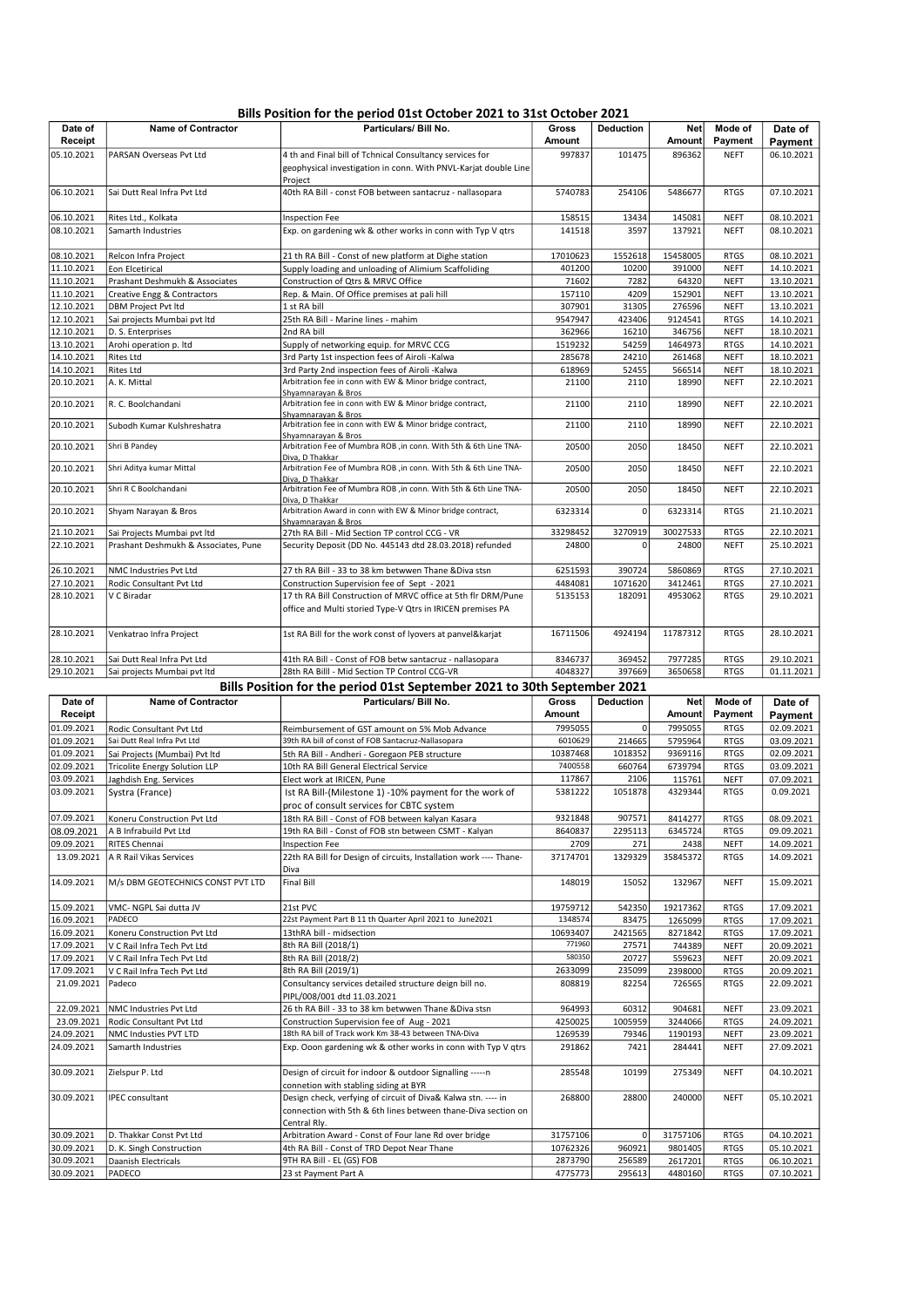| 30.09.2021         | workers welfare board, Mumbai              | Maharashtra Building & Other Construction cess payment for the period 01.07.2021 to 30.09.2021                                                                                                | 3106183                       | $\Omega$         | 3106183              | <b>RTGS</b>        | 07.10.2021         |
|--------------------|--------------------------------------------|-----------------------------------------------------------------------------------------------------------------------------------------------------------------------------------------------|-------------------------------|------------------|----------------------|--------------------|--------------------|
|                    |                                            | Bills Position for the period 1st August 2021 to 31th August 2021                                                                                                                             |                               |                  |                      |                    |                    |
| Date of<br>Receipt | <b>Name of Contractor</b>                  | Particulars/ Bill No.                                                                                                                                                                         | <b>Gross</b><br><b>Amount</b> | <b>Deduction</b> | <b>Net</b><br>Amount | Mode of<br>Payment | Date of<br>Payment |
|                    | 02.08.2021 A R Infra Builder & Developer   | Supply & Installation of mismatach panvel at Mumbra in<br>connection with 5&6th lines between TNA-DWA                                                                                         | 87021                         | 14058            | 423088               | <b>NEFT</b>        | 03.08.2021         |
|                    | 02.08.2021   A R Infra Builder & Developer | Supply & Installation of mismatach panvel at Mumbra in<br>connection with 5&6th lines between TNA-DWA                                                                                         | 350125                        |                  |                      |                    |                    |
| 03.08.2021         | Amiand Consulting P. Ltd                   | Conultancy services for survey----KYN BUD                                                                                                                                                     | 625404                        | 63600            | 561804               | <b>NEFT</b>        | 04.08.2021         |
| 03.08.2021         | Jaghdish Eng. Services                     | Dismantling, shifting & transportation of High Mast                                                                                                                                           | 447439                        | 15168            | 432271               | <b>NEFT</b>        | 04.08.2021         |
| 04.08.2021         | Texmaco Rail & Engineering Ltd             | Ist PVC Bill - OHE for stabling siding at virar cutting yard &<br>JOS Yard                                                                                                                    | 3266745                       | 291675           | 2975070              | <b>RTGS</b>        | 05.08.2021         |
|                    | 04.08.2021   Systra (France)               | Ist RA Bill-(Milestone 1) -10% payment for the work of<br>proc of consult services for CBTC system                                                                                            | 5031207                       | 680030           | 4351177              | <b>RTGS</b>        | 06.08.2021         |
|                    | 04.08.2021 Venkatarao Infraproject Pvt Ltd | 5% 1st Mobilization Advance Payment                                                                                                                                                           | 305978400                     | 10927800         | 295050600            | <b>RTGS</b>        | 05.08.2021         |
| 04.08.2021         | Relcon Infra Project                       | Inspection charges                                                                                                                                                                            | 445969                        | 45354            | 400615               | <b>NEFT</b>        | 06.08.2021         |
| 06.08.2021         | VMC-NGPL-Saidutt                           | 53rd RA Bill - Const of Rly Flyover from ch 5100 to ch 6700                                                                                                                                   | 33132450                      | 909745           | 32222705             | <b>RTGS</b>        | 10.08.2021         |
| 10.08.2021         | Sai projects (Mumbai) Pvt Ltd              | 26th RA Bill - Mid section TP Control CCG - VR                                                                                                                                                | 38331297                      | 3764356          | 34566941             | <b>RTGS</b>        | 11.08.2021         |
|                    | 11.08.2021 Voyants Solutions Pvt Ltd       | 14th & Final RA Bill - Consultancy ser for preparatory social<br>Management                                                                                                                   | 119628                        | 12166            | 107462               | <b>NEFT</b>        | 11.08.2021         |
| 11.08.2021         | <b>Oriental Consulting Engineering</b>     | 3rd & Final Bill - Geo. Investigation betw kyn - badlapur                                                                                                                                     | 567864                        | 57748            | 510116               | <b>NEFT</b>        | 11.08.2021         |
| 12.08.2021         | Pay & Account Officer (Ptg.)               | Advertising chg Bill .no. RRP/A-III 5984/20-21, RRP/A-III<br>5983/20-21 ,RRP/A-III 5966/20-21 ,RRP/A-III 1840/20-21                                                                           | 128187                        | $\Omega$         | 128187               | <b>NEFT</b>        | 12.08.2021         |
| 13.08.2021         | NMC Industries Pvt Ltd                     | 25th RA Bill - 33 to 38 km                                                                                                                                                                    | 1053858                       | 65865            | 987993               | <b>NEFT</b>        | 13.08.2021         |
| 16.08.2021         | Relcon - SREPL (JV)                        | 1st RA Bill - Panvel Karjat Double line                                                                                                                                                       | 12963670                      | 1273425          | 11690245             | <b>RTGS</b>        | 17.08.2021         |
| 17.08.2021         | Relcon Infra Project                       | 20th RA Bill - Const of new platform at Dighe station                                                                                                                                         | 16012016                      | 1429644          | 14582372             | <b>RTGS</b>        | 18.08.2021         |
| 18.08.2021         | Rodic Consultant Pvt Ltd                   | 1st PVC bill -providing general consultancy services (GC)                                                                                                                                     | 519801                        | 123034           | 396767               | <b>NEFT</b>        | 19.08.2021         |
| 19.08.2021         | <b>Teletech Services</b>                   | 1st RA Bill - S, I, T&C of Omni Bus -------- in conn. With CCG-VR<br>sec                                                                                                                      | 11035736                      | 985333           | 10050403             | <b>RTGS</b>        | 23.08.2021         |
| 19.08.2021         | A. B infrabuild pvt ltd                    | Reimbursement of TDS on interest of Mob advance                                                                                                                                               | 34900                         | $\mathbf 0$      | 34900                | <b>NEFT</b>        | 19.08.2021         |
| 19.08.2021         | Zielspur P. Ltd.                           | Design of circuit, modification, supply, installation T&C of<br>Indoor & outdoor Signalling equip. in conn. With stable siding<br>at BYR north west under MUTP-II                             | 527369                        | 18835            | 508534               | <b>NEFT</b>        | 20.08.2021         |
| 20.08.2021         | Rodic Consultant Pvt Ltd                   | Construction Supervision fee of July - 2021                                                                                                                                                   | 4336020                       | 3348027          | 987993               | <b>RTGS</b>        | 23.08.2021         |
| 23.08.2021         | D. S. Enterprises                          | 1st RA bill                                                                                                                                                                                   | 241303                        | 8621             | 232682               | <b>NEFT</b>        | 24.08.2021         |
| 23.08.2021         | Sai projects (Mumbai) Pvt Ltd              | 24th RA Bill - FOB Marine lines mahim                                                                                                                                                         | 18397725                      | 1791194          | 16606531             | <b>RTGS</b>        | 23.08.2021         |
| 24.08.2022         | V C Biradar                                | 1St RA Bill Construction of MRVC office at 5th flr DRM/Pune<br>office and Multi storied Type-V Qtrs in IRICEN premises PA                                                                     | 1999746                       | 70823.6          | 1928922              | <b>RTGS</b>        | 25.08.2021         |
| 27.08.2021         | Sai projects (Mumbai) Pvt Ltd              | 4th PVC Bill - Mid section TP control CCG - VR                                                                                                                                                | 5398942                       | 530340           | 4868602              | <b>RTGS</b>        | 30.08.2021         |
| 27.08.2021         | <b>Best Geotechnics</b>                    | Provision of consultancy service                                                                                                                                                              | 225327                        | 22916            | 202411               | <b>NEFT</b>        | 01.09.2021         |
| 30.08.2022         | Leena Electro Mechanical Pvt Ltd           | 9th RA Bill for work of Design, Supply, Fabrication, Erection<br>,Testing&Commissioning of OHE works,in connection with<br>const. FOB, Suburban section of Mumbai Division Central<br>Railway | 4683267                       | 418148           | 4265119              | <b>RTGS</b>        | 01.09.2021         |
| 30.08.2021         | <b>Rites Ltd</b>                           | 10% Consultancy fess after sumission Of Land Report                                                                                                                                           | 5003200                       | 424000           | 4579200              | <b>RTGS</b>        | 01.09.2021         |
| 30.08.2021         | <b>Rites Ltd</b>                           | D, S, F, E, T&C of OHE for stabling sidings at VR cutting yard &<br>Jogeshwari                                                                                                                | 16750                         | 1675             | 15075                | <b>NEFT</b>        | 02.09.2021         |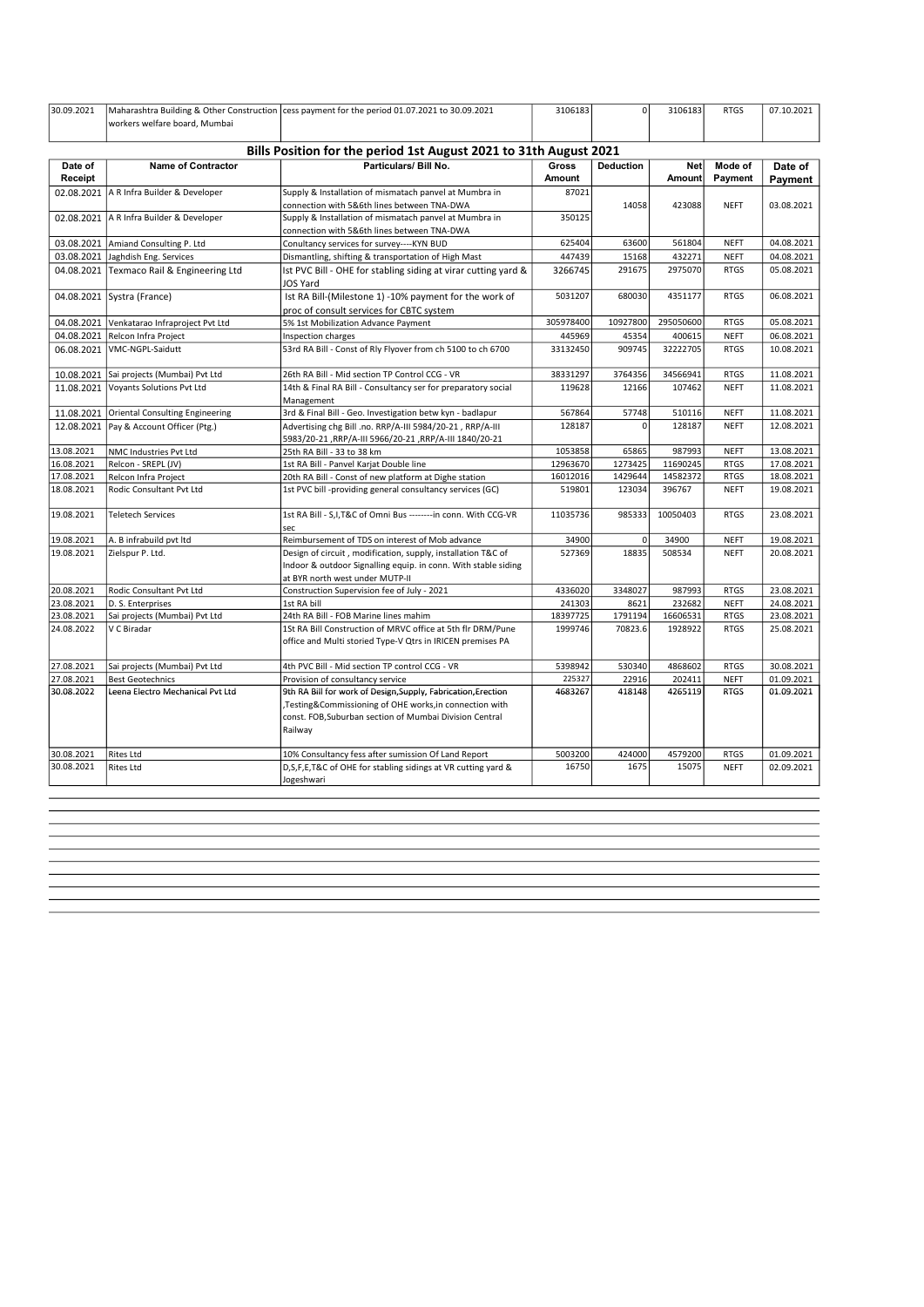## Bills Position for the period 1st July 2021 to 31st July 2021

| Particulars/ Bill No.<br>Date of<br><b>Name of Contractor</b><br><b>Deduction</b><br><b>Net</b><br>Mode of<br>Gross<br>Receipt<br>Payment<br><b>Amount</b><br>Amount<br>Maharashtra Building & Other Construction<br>02.07.2021<br>Cess payment for the period 01.04.2021 to 30.06.2021<br>814241<br><b>NEFT</b><br>814241<br>$\Omega$ | Date of<br>Payment<br>06.07.2021 |
|----------------------------------------------------------------------------------------------------------------------------------------------------------------------------------------------------------------------------------------------------------------------------------------------------------------------------------------|----------------------------------|
|                                                                                                                                                                                                                                                                                                                                        |                                  |
|                                                                                                                                                                                                                                                                                                                                        |                                  |
|                                                                                                                                                                                                                                                                                                                                        |                                  |
| workers welfare board, Mumbai                                                                                                                                                                                                                                                                                                          |                                  |
|                                                                                                                                                                                                                                                                                                                                        |                                  |
| Texmaco Rail & Engineering Ltd<br>2nd RA Bill - OHE for stabling siding at virar cutting yard & JOS Yard<br>3135904<br>2855913<br>05.07.2021<br>279991<br><b>RTGS</b>                                                                                                                                                                  | 06.07.2021                       |
| 20th PVC Bill of const of Rly Flyover Kalva Mumbra Section<br>VMC-NGPL-saidutt<br>25146220<br>26310815<br><b>RTGS</b><br>07.07.2021<br>1164595                                                                                                                                                                                         | 08.07.2021                       |
| 1st RA bill of providing consultancy for providing GAD, TADfor const of<br>09.07.2021<br>2283664<br>2231088<br>PADECO India Pvt Ltd<br>52576<br><b>RTGS</b>                                                                                                                                                                            | 12.07.2021                       |
| ROB/Overhead pipe line bridge between Kalyan- badlapur section                                                                                                                                                                                                                                                                         |                                  |
| 3rd RA Bill - Elect Gen service CSTM-KSRA & KYN-KJT<br>Daanish Elect & sales P Ltd<br>6004220<br>12.07.2021<br>6593089<br>588869<br><b>RTGS</b>                                                                                                                                                                                        | 14.07.2021                       |
| 185000<br>169322<br>12.07.2021<br>Structronics Consulting Engg<br>Design of RCC foundation ---- Between TNA-DWA<br>15678<br><b>NEFT</b>                                                                                                                                                                                                | 14.07.2021                       |
| 52nd RA bill of const. Of Rly Flyover between Kalva-Mumbra Section<br>14.07.2021<br>VMC NGPL Saidutt<br>46842950<br>45964644<br>878306<br><b>RTGS</b>                                                                                                                                                                                  | 19.07.2021                       |
| 15.07.2021<br>2528187<br>17th RA bill of Track work Km 38-43 between TNA-Diva<br><b>NMC Industries</b><br>2696733<br>168546<br><b>RTGS</b>                                                                                                                                                                                             | 16.07.2021                       |
| 6289730<br>Saidutt Real Infra<br>38th RA bill of const of FOB Santacruz-Nallasopara<br>19.07.2021<br>6581025<br>291295<br><b>RTGS</b>                                                                                                                                                                                                  | 20.07.2021                       |
| M/s Teletech Services<br>release of EMD<br>20.07.2021<br>247000<br>247000<br><b>NEFT</b><br>$\Omega$                                                                                                                                                                                                                                   | 20.07.2021                       |
| 20.07.2021<br>M/s Reliance Fire Protection System<br>release of EMD<br>72000<br>72000<br><b>NEFT</b>                                                                                                                                                                                                                                   | 20.07.2021                       |
| 20.07.2021<br>M/s Indshine Energy<br>release of EMD<br>15000<br>15000<br><b>NEFT</b>                                                                                                                                                                                                                                                   | 20.07.2021                       |
| 4268272<br>Manoj Stone Infra Pvt Ltd<br><b>RTGS</b><br>22.07.2021<br>7th RA bill of supply of machine crushed stone ballast between TNA-<br>4717563<br>449291                                                                                                                                                                          | 26.07.2021                       |
| Diva                                                                                                                                                                                                                                                                                                                                   |                                  |
| 3998566<br><b>RTGS</b><br>22.07.2021<br>392017<br>Leena Electro<br>4390583<br>6th Ra bill Modi/ Infringement of OHE--- in Conn. TPC C.Rly                                                                                                                                                                                              | 26.07.2021                       |
| 26.07.2021<br>Alliance Insurance<br>release of EMD<br>114000<br>114000<br><b>NEFT</b>                                                                                                                                                                                                                                                  | 28.07.2021                       |
| 428231<br>14th RA bill of consultancy of detailed Planning for limprovement of<br>NEFT<br>26.07.2021<br>Intercontinental Consultant & technocrates<br>439403<br>11172                                                                                                                                                                  | 28.07.2021                       |
| Identified Rly stations of Central % Western suburban Rly stns.                                                                                                                                                                                                                                                                        |                                  |
| <b>NEFT</b><br>85646<br>consultancy for detailed planning for improvement of Dombivali Stn<br>27.07.2021<br>Intercontinental Consultant & technocrates<br>87880<br>2234                                                                                                                                                                | 28.07.2021                       |
|                                                                                                                                                                                                                                                                                                                                        |                                  |
| 255077<br><b>NEFT</b><br>consultancy for detailed planning for improvement of Dombivali Stn<br>263641<br>27.07.2021<br>Intercontinental Consultant & technocrates<br>8564                                                                                                                                                              | 28.07.2021                       |
|                                                                                                                                                                                                                                                                                                                                        |                                  |
| 228686<br><b>NEFT</b><br>27.07.2021<br>Vardhman Engg Works<br>Release of Retention money<br>228686<br>U                                                                                                                                                                                                                                | 28.07.2021                       |
| Supply & Installation of MS Rack at Kurla store depot---- C.rly.<br>1264405<br>Super Star Metal Works<br><b>RTGS</b><br>29.07.2021<br>1299205<br>34800                                                                                                                                                                                 | 02.08.2021                       |
| 1st RA bill of const. Of formation in Embankment etc. PNVL-Karjat<br>Thakur Infra Projects Pvt Ltd<br>32155261<br>29.07.2021<br>35657964<br>3502703<br><b>RTGS</b><br>Double Line                                                                                                                                                      | 02.08.2021                       |
| Ist PVC Bill -General Electrical Service<br>1288965<br><b>RTGS</b><br>Tricolite Energy Solution LLP<br>29.07.2021<br>1415332<br>126367                                                                                                                                                                                                 | 02.08.2021                       |

# Bills Position for the period 1st June 2021 to 30th June 2021

| Date of    | <b>Name of Contractor</b>     | Particulars/ Bill No.                                                                                                 | Gross    | <b>Deduction</b> | Net      | Mode of               | Date of              |
|------------|-------------------------------|-----------------------------------------------------------------------------------------------------------------------|----------|------------------|----------|-----------------------|----------------------|
| Receipt    |                               |                                                                                                                       | Amount   |                  | Amount   | Payment               | Payment              |
| 03.06.2021 | <b>Rodic Consultants</b>      | Construction Supervision fees for the Month of April 2021                                                             | 4084544  | 966792           | 3117752  | <b>RTGS</b>           | 04.06.2021           |
| 07.06.2021 | Giriraj Civil Developers      | 24th & Final bill of const of new stabling line VIrar                                                                 | 3662097  | 250888           | 3411209  | <b>RTGS</b>           | 14.06.2021           |
| 07.06.2021 | Zielspur PVT Ltd              | S&T work under BHY Stab siding work.                                                                                  | 748925   | 26748            | 722177   | <b>NEFT</b>           | 09.06.2021           |
| 08.06.2021 | Saidutt Real Infra            | 37th RA bill of const of FOB Santacruz- Nallasopara                                                                   | 10276196 | 480943           | 9795253  | <b>RTGS</b>           | 11.06.2021           |
| 09.06.2021 | M/s Pacific Security Systems  | Release of EMD                                                                                                        | 72000    |                  | 72000    | <b>NEFT</b>           | 11.06.2021           |
| 09.06.2021 | M/s Pulsars Engineering       | Release of EMD                                                                                                        | 72000    |                  | 72000    | <b>NEFT</b>           | 11.06.2021           |
| 09.06.2021 | lSai Proiects                 | 23rd RA Bill of const of FOB Marine Lines -Mahim                                                                      | 7313911  | 712079           | 6601832  | <b>RTGS</b>           | 11.06.2021           |
| 09.06.2021 | Koneru Construction Pvt Ltd   | 12th RA Bill of Mid Section TPC CSTM-Kasara                                                                           | 12574415 | 2805614          | 9768801  | <b>RTGS</b>           | 11.06.2021           |
| 15.06.2021 | Sankalp Services              | Work of Removal/Shifting of HT /LT OH Lines cable crossing and<br>electrical---- VR-DRD                               | 3387825  | 16525            | 3371300  | <b>RTGS</b>           | 18.06.2021           |
| 16.06.2021 | AECOM Asia Co. Pvt Ltd        | 5th RA bill of Detailed design Engineering Incld PMC of design for 3<br>maior works Lot II PNVL Kariat.& Airoli Kalva | 4741374  | 1151657          | 3589717  | <b>RTGS</b>           | 18.06.2021           |
| 16.06.2021 | <b>CSIR-CIMFR</b>             | 2nd RA bill of Methodology for excavation, recommendation of<br>support system PNVL Kariat line                       | 13983000 | 237000           | 13746000 | <b>RTGS</b>           | 18.06.2021           |
| 17.06.2021 | <b>DBM Geotechnic</b>         | 4th Ra Bill for investigation study of 5th &6th Line BOR-VR                                                           | 1185401  | 28150            | 1157251  | <b>RTGS</b>           | 30.06.2021           |
| 22.06.2021 | <b>Rodic Consultants</b>      | Construction Supervision fees for the Month of April 2021                                                             | 4122571  | 1026310          | 3096261  | <b>RTGS</b>           | 22.06.2021           |
| 22.06.2021 | A B Infrabuild Pvt Ltd        | 18th RA bill of const of FOB CSTM-KYN                                                                                 | 7917437  | 4884153          |          | 3033284 Under Process | <b>Under Process</b> |
| 23.06.2021 | V C Rail Infra Tech Pvt Ltd   | 7th RA Bill (2019/1)                                                                                                  | 2685684  | 1093387          | 1592297  | <b>Under Process</b>  | <b>Under Process</b> |
| 23.06.2021 | Systra (France)               | 10% Mob Advance (in EURO) for the work of proc of consult services<br>for CBTC system                                 | 5477150  | 581016           | 4896134  | <b>RTGS</b>           | 23.06.2021           |
| 23.06.2021 | l V C Rail Infra Tech Pvt Ltd | 7th RA Bill (2018/1)                                                                                                  | 1756624  | 62736            | 1693888  | <b>RTGS</b>           | 25.06.2021           |

# Bills Position for the period May 2021

| Date of    | Name of Contractor                          | Particulars/ Bill No.                                                                                               | Gross     | <b>Deduction</b> | Net       | Mode of              | Date of              |
|------------|---------------------------------------------|---------------------------------------------------------------------------------------------------------------------|-----------|------------------|-----------|----------------------|----------------------|
| Receipt    |                                             |                                                                                                                     | Amount    |                  | Amount    | Payment              | Payment              |
| 03.05.2021 | D D Desai Associates Engineering Consultant | Ist RA Bill                                                                                                         | 371700    | 29925            | 341775    | <b>NEFT</b>          | 05.05.2021           |
| 07.05.2021 | PADECO                                      | 21st Payment Part B 10th Quarter Jan-Mar 21                                                                         | 1348574   | 144001           | 1204573   | <b>RTGS</b>          | 12.05.2021           |
| 11.05.2021 | Saidutt Real Infra                          | 36th RA bill of const of FOB Santacruz-Nallasopara                                                                  | 5844013   | 234899           | 5609114   | <b>RTGS</b>          | 12.05.2021           |
| 18.05.2021 | IA B Infra                                  | 17th RA Const of FOB CSTM Kyn                                                                                       | 6812688   | 2073557          | 4739131   | <b>RTGS</b>          | 19.05.2021           |
| 19.05.2021 | Relcon Infra Project Ltd                    | 19th RA Bill of const of new platform at Dighe stn-Airoli-Kalva                                                     | 15015971  | 1407989          | 13607982  | <b>RTGS</b>          | 09.05.2021           |
| 19.05.2021 | DBM Geotechnics & Const. Pvt Ltd            | 3rd RA bill of Geothnical Investigation and submitting Report for Br<br>no 73 & 75 between borivali & Virar station | 981971    | 128988           | 852983    | <b>RTGS</b>          | 19.05.2021           |
| 21.05.2021 | Sai Projects Mumbai Pvt Ltd                 | 25th RA bill of TPC Mid section CCG VR                                                                              | 5242437   | 510403           | 4732034   | <b>RTGS</b>          | 24.05.2021           |
| 27.05.2021 | Venkata Rao Infra Projects Pvt Ltd          | Mob. Advance Payment - 2nd Installment 5% on CV const of Rail<br>Flvover PNVL-Kariat                                | 187400606 | 6692879          | 180707727 | <b>RTGS</b>          | 28.05.2021           |
| 27.05.2021 | Manoj Stone Infra Pvt Ltd                   | 6th RA bill for supply of machine crushed stone ballast in stock<br>between TNA-Diva Stations (Including stns)      | 7538380   | 717941           | 6820439   | <b>RTGS</b>          | 28.05.2021           |
| 28.05.2021 | Kailashchandra Dilipkumar const pvt Itd     | 15th RA Bill of Mid Section TPC Sewari-PNVL                                                                         | 5945251   | 1763531          | 4181720   | <b>RTGS</b>          | 31.05.2021           |
| 28.05.2021 | Sai Projects Mumbai Pvt Ltd                 | 3rd PVC bill of TPC Mid section CCG VR                                                                              | 8223597   | 800646           | 7422951   | <b>Under Process</b> | <b>Under Process</b> |

## Bills Position for the period April 2021

| Date of    | Name of Contractor                   | Particulars/ Bill No.                                                 | Gross    | Deduction | Net      | Mode of     | Date of    |
|------------|--------------------------------------|-----------------------------------------------------------------------|----------|-----------|----------|-------------|------------|
| Receipt    |                                      |                                                                       | Amount   |           | Amountl  | Pavment     | Payment    |
| 01.04.2021 | Koneru Construction Pvt Ltd          | 17th RA bill of const of FOB KYN-Kasara & KYN-Karjat                  | 5691678  | 533687    | 5157991  | <b>RTGS</b> | 05.04.2021 |
| 01.04.2021 | Sankalp Industrial Services. Palghar | Ist RA Bill. Elect work in conn with Quadrupling of VR-DRD sec (MUTP- | 7333289  | 3529458   | 3803831  | <b>RTGS</b> | 05.04.2021 |
|            |                                      |                                                                       |          |           |          |             |            |
| 01.04.2021 | Best Geotechnics                     | Provision of consultancy service                                      | 215865   | 17380     | 198485   | <b>RTGS</b> | 06.04.2021 |
| 01.04.2021 | VMC-NGPL-Saidutt                     | 51st RA bill of const of Rly flyover at Mumbra                        | 44269535 | 1226029   | 43043506 | <b>RTGS</b> | 09.04.2021 |
| 01.04.2021 | <b>NMC</b> Industries Ltd            | 23rd RA bill of Track work TNA-Diva                                   | 3465142  | 201102    | 3264040  | <b>RTGS</b> | 05.04.2021 |